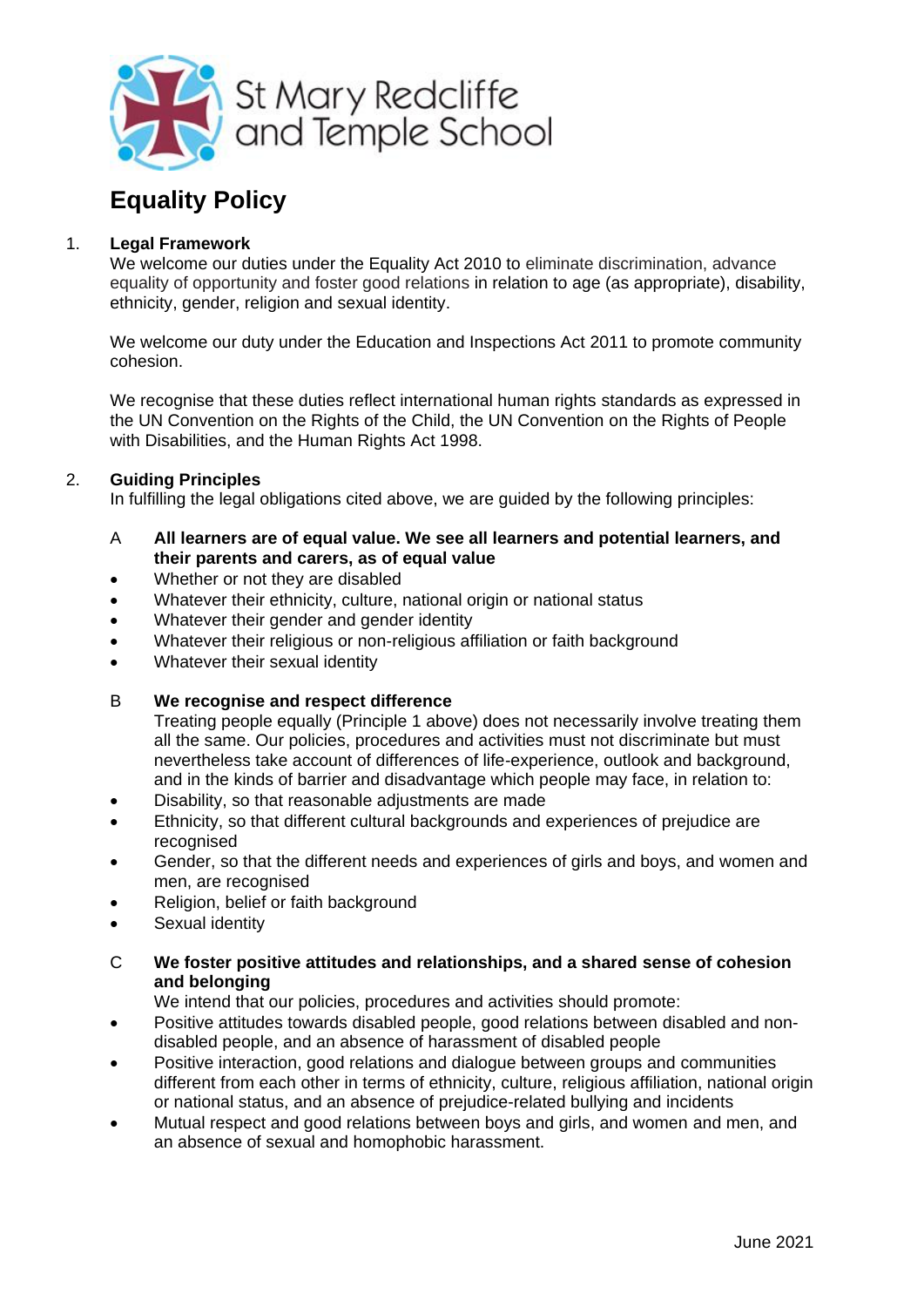# D **We observe good equalities practice in staff recruitment, retention and development**

We ensure that policies and procedures should benefit all employees and potential employees, for example in recruitment and promotion, and in continuing professional development:

- Whether or not they are disabled
- Whatever their ethnicity, culture, religious affiliation, national origin or national status
- Whatever their gender and sexual identity, and with full respect for legal rights relating to pregnancy and maternity

E **We aim to reduce and remove inequalities and barriers that already exist** In addition to avoiding or minimising possible negative impacts of our policies, we take opportunities to maximise positive impacts by reducing and removing inequalities and barriers that may already exist between:

- Disabled and non-disabled people
- People of different ethnic, cultural and religious backgrounds
- Girls and boys, women and men

## F **Society as a whole should benefit**

We intend that our policies and activities should benefit society as a whole, both locally and nationally, by fostering greater social cohesion, and greater participation in public life of:

- Disabled people as well as non-disabled
- People of a wide range of ethnic, cultural and religious backgrounds
- Both women and men, girls and boys
- People of all sexual orientation

## G **We base our practices on sound evidence**

We maintain and publish quantitative and qualitative information about our progress towards greater equality in relation to:

- **•** Disability
- Ethnicity, religion and culture
- **•** Gender

#### H **Objectives**

We formulate and publish specific and measurable objectives, based on the evidence we have collected and published (Principle 7) and the engagement in which we have been involved, in relation to:

- **Disability**
- Ethnicity, religion and culture
- Gender

We recognise that the actions resulting from a policy statement such as this are what make a difference.

Every three years, accordingly, we draw up an action plan within the framework of the overall School Improvement Plan and processes of self-evaluation, setting out the specific equality objectives we shall pursue. The objectives which we identify take into account national and local priorities and issues, as appropriate.

We keep our equality objectives under review and monitor our progress towards achieving them.

We keep each curriculum subject or area under review in order to ensure that teaching and learning reflect the principles set out above.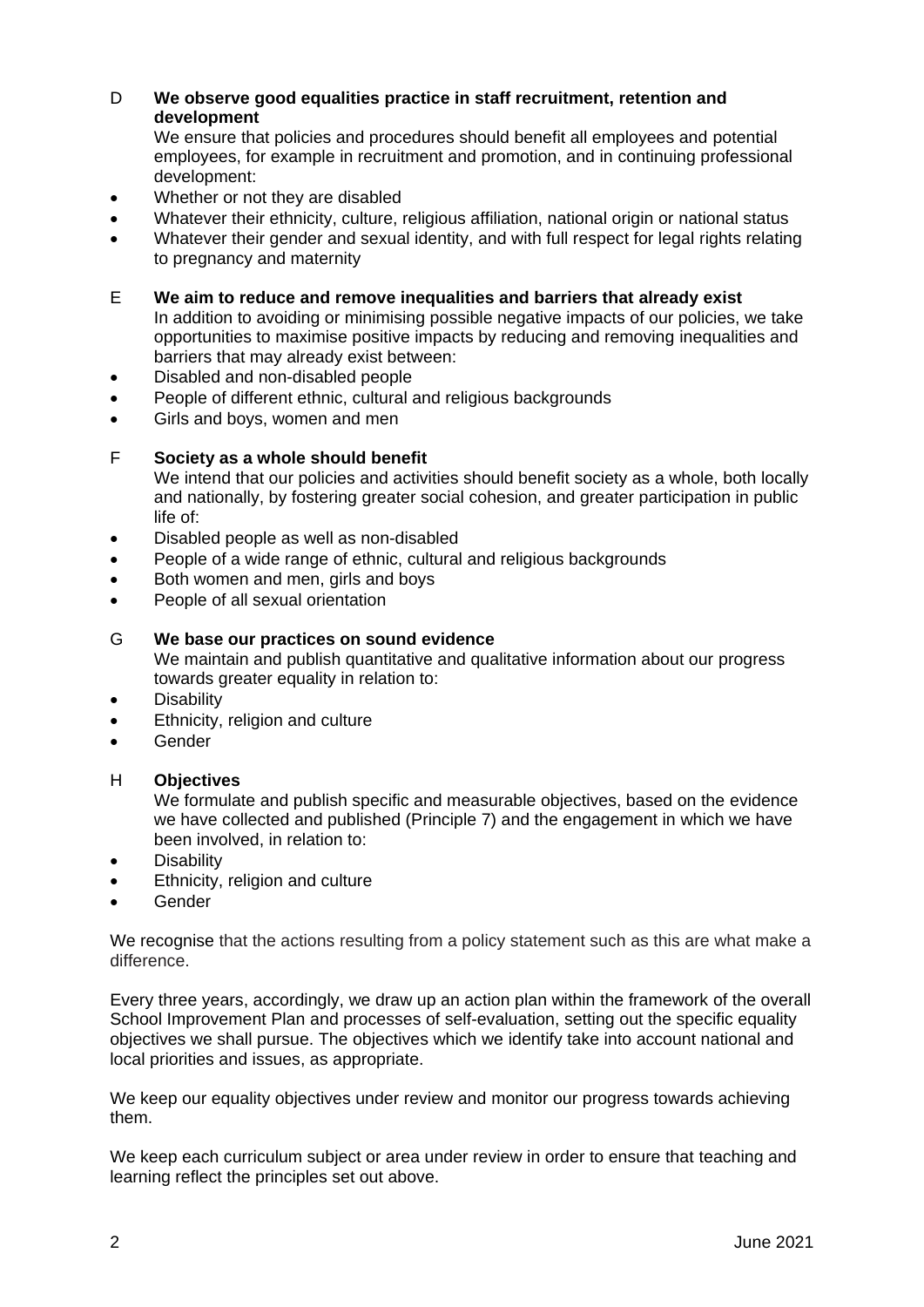# 3. **Ethos and Organisation**

We ensure the principles listed above apply to the full range of our policies and practices, including those that are concerned with:

- Students' progress, attainment and achievement
- Students' personal development, welfare and well-being
- Teaching styles and strategies
- Admissions and attendance
- Staff recruitment, retention and professional development
- Care, guidance and support
- Behaviour, discipline and exclusions
- Working in partnership with parents, carers and guardians
- Working with the wider community
- Addressing prejudice and prejudice-related bullying

The School is opposed to all forms of prejudice which stand in the way of fulfilling the legal duties referred to above:

- Prejudices around disability and special educational needs
- Prejudices around racism and xenophobia, including those that are directed towards religious groups and communities, for example anti-Semitism and Islamophobia, and those that are directed against Travellers, migrants, refugees and people seeking asylum
- Prejudices reflecting sexism and homophobia

There is guidance in the Staff Handbook on how prejudice-related incidents should be identified, assessed, recorded and dealt with.

We take seriously our obligation to report regularly to the Local Authority about the numbers, types and seriousness of prejudice-related incidents at our School and how they are dealt with.

# 4. **Roles and Responsibilities**

The Governing Body is responsible for ensuring that the School complies with legislation, and that this policy and its related procedures and action plans are implemented.

The Student Achievement and Support Committee of the Governing Body has a watching brief regarding the implementation of this policy.

The Headteacher is responsible for implementing the policy; for ensuring that all members of staff are aware of their responsibilities and are given appropriate training and support; and for taking appropriate action in any cases of unlawful discrimination.

A senior member of staff has day-to-day responsibility for coordinating implementation of the policy.

All members of staff are expected to:

- Promote an inclusive and collaborative ethos in their classroom
- Deal with any prejudice-related incidents that may occur
- Plan and deliver curricula and lessons that reflect the principles set out above
- Support students in their class for whom English is an additional language
- Keep up-to-date with equalities legislation relevant to their work

# 5. **Information and Resources**

We ensure that the content of this policy is known to all staff and governors and, as appropriate, to all students and their parents and carers.